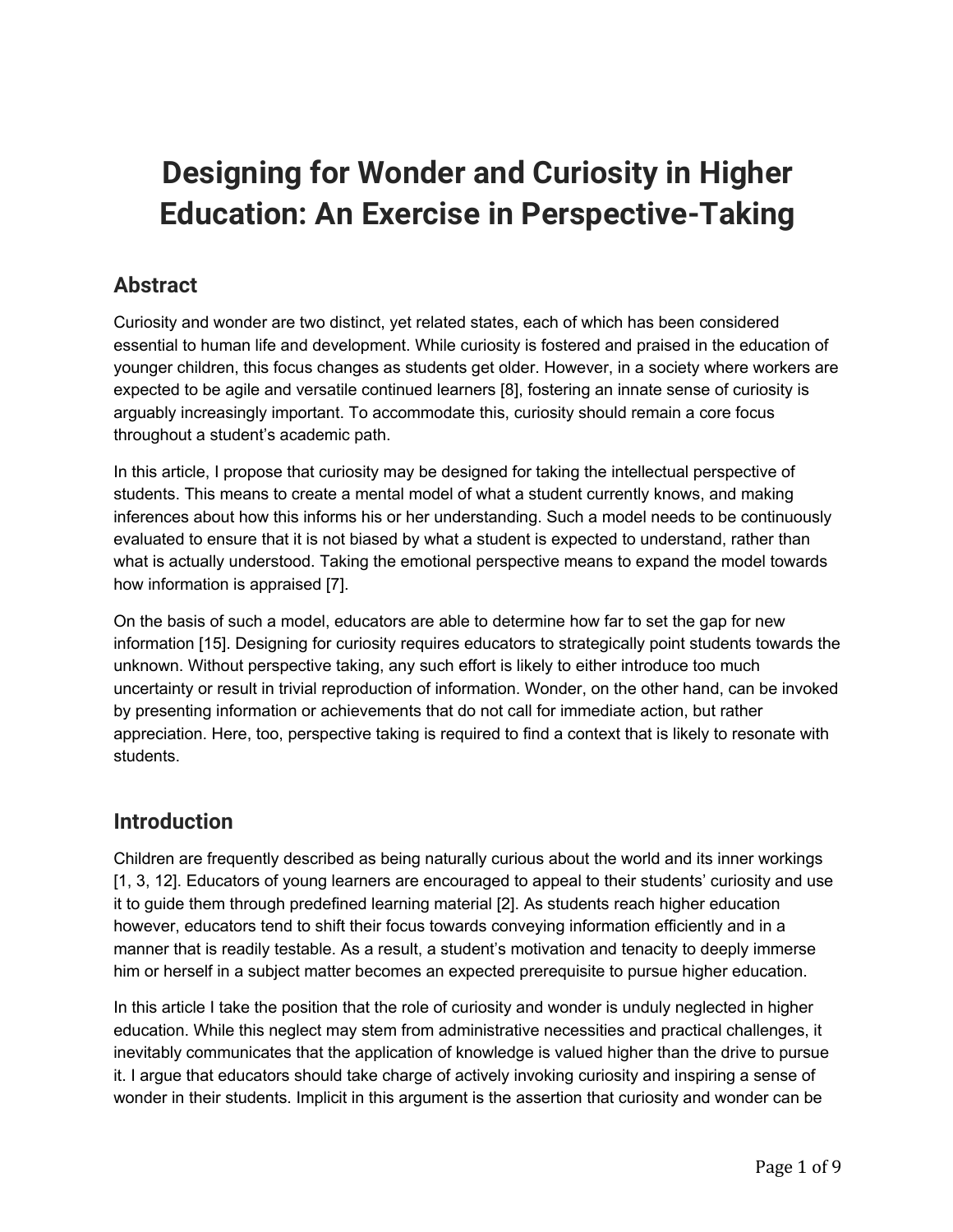designed for [13]. Doing so is as much an exercise in intellectual and emotional perspective taking as it is dependent on the domain knowledge that is being communicated.

This article focuses on the state of epistemic curiosity, characterized by a desire to seek out information in response to a knowledge gap that is perceived to be surmountable [9, 11]. Wonder is a closely related state that differs in how it arises, as well as lacking the need to satisfy a desire [14]. Although curiosity and wonder take on distinctive roles in the context of education, they both require perspective taking.

## **About Wonder and Curiosity**

Before deliberating about how curiosity could be designed in an educational context, I will clarify my perspective on wonder and curiosity in regards to how they differ and how they are alike. My thoughts on these concepts are largely based on the work of Schmitt and Lahroodi [14] who note that *"Curiosity is often accompanied by wonder, and wonder is usually accompanied by curiosity. Nevertheless, the two states differ."* They go on to state five aspects that differentiate wonder from curiosity:

- 1. Wonder, unlike curiosity, is associated with a characteristic feeling of awe and always involves this feeling.
- 2. In wonder, attention is drawn to the object, while curiosity does not necessary entail this focus.
- 3. Wonder arises from a cognitive conflict and wanes when the object of wonder becomes better understood or familiar. Curiosity can occur without such a conflict and may continue even for something familiar.
- 4. Wonder does not involve the desire to know, and is usually not accompanied by the desire to terminate the state of wonder. Curiosity motivates actions to satisfy it and thus terminate it as a state.
- 5. Wonder decays more rapidly than curiosity. It requires exposition to the object or an active effort to remind ourselves of how striking it is. Curiosity persists until it is satisfied.

The authors continue to argue that curiosity is an epistemically more valuable state than wonder, as curiosity motivates the necessary persistence and tenacity to deeply engage with subject matter. This view is shared by Ilhan Inan [6] who critically notes that scholars throughout history have had more to say about the merits of wonder than about curiosity, adding that "Descartes should have at least acknowledged that it was only when wonder was coupled with curiosity that we started doing philosophy and developed the sciences."

Curiosity has a range of related, yet still varying definitions. As Guthrie [5] notes: "… the research literature on curiosity is a bit messy." This 'messyness' is an indicator that curiosity is a complex state that is difficult to pin down to a specific set of circumstances, behaviors or physiological responses. In broad strokes, curiosity can be described as an intrinsic motivation to pursue new knowledge and experiences that is accompanied by emotional excitement [4]. The valence of that excitement can be pleasurable, but can also be disconcerting depending on the individual person and situational circumstances [10]. What makes curiosity important for educational endeavors is the promise of effective learning and emotional satisfaction. Rather than gaining knowledge for an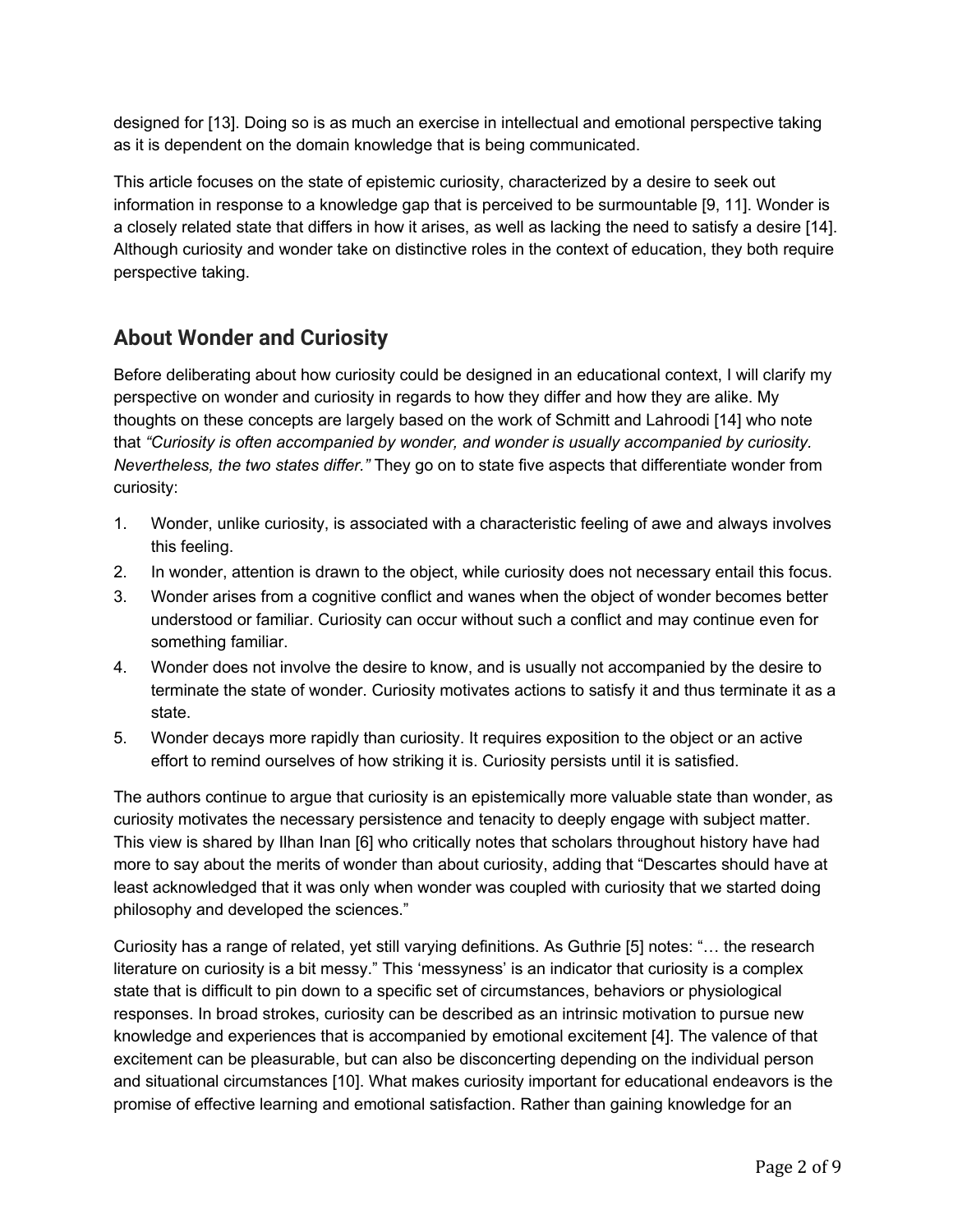external reward, curiosity drives us to learn for the mere sake of knowing. It ensures that our attention is captured for as long as the state persists.

Wonder focuses the attention less on the fact that there is something unknown that could be known and more on the object that causes a cognitive conflict. While it would seem that this state is less likely to motivate action, it does provide a sense of appreciation. Within an educational context, this can create a shared sense of appreciation that anchors us in a field. Over time, that which was once awe inspiring and incomprehensible might become understood, but the memory of what caused us to wonder persists. The emotional experience of wonder can be just as motivating as that of curiosity, as wonder is generally felt more positively. Here, we might be motivated to experience the feeling itself and thus find aspects in life that are able to invoke wonder.

Where wonder might have once received more attention than the state of curiosity, within education and by extension in the pursuit of science, curiosity seems to be held in higher regards than the state of wonder. As someone who experiences the impatient feeling of curiosity more frequently and more intently than wonder, it is enticing to see curiosity as a 'more productive' state; a state that motivates action and thus, presumably, progress. However, wonder gives room for reflection and grappling with the limits of what can currently be comprehended. Rather than position one of these two closely related states as superior to the other, I would argue that they both are valuable in their own right to support education.

## **The Role of Curiosity in Higher Education**

Especially in the context of education, children are often portrayed as young discoverers. School forms such as the Montessori system emphasize that every child has the innate desire to learn and as such just needs to be supported in this process. This support is however not uniquely about answering questions that children might have, but rather to inspire an inquisitive mindset. As children grow to become students in higher education, the importance of fostering curiosity gradually becomes less important. Instead, the attention shifts towards ensuring that instructions are understood and can be reproduced. It is not so much that curiosity is no longer valued. Rather, it becomes an expected requirement to continue one's education – especially if students continue on an academic path.

As mentioned before, I consider both wonder and curiosity valuable states to support education. Nevertheless, I will primarily talk about curiosity as it is more readily 'applicable' to the goals of the formal education system; that is, the acquisition of knowledge and the pursuit of progress. Much of the literature on curiosity is concerned with curiosity that is expressed by children. And so it is perhaps not surprising that both the state and trait of curiosity is primarily a concern for the education of children rather than that of (young) adults. Modern school curricula often involve moments of playful experimentation. No doubt, the communication of knowledge is important, but much care is taken in how that knowledge is presented. Even before school, efforts such as adventure playgrounds embrace a philosophy of facilitating exploration that is not always guaranteed to be safe. Here, being able to explore and follow one's curiosity is valued higher than a childproofed playground that might provide fewer venues for exploration [16].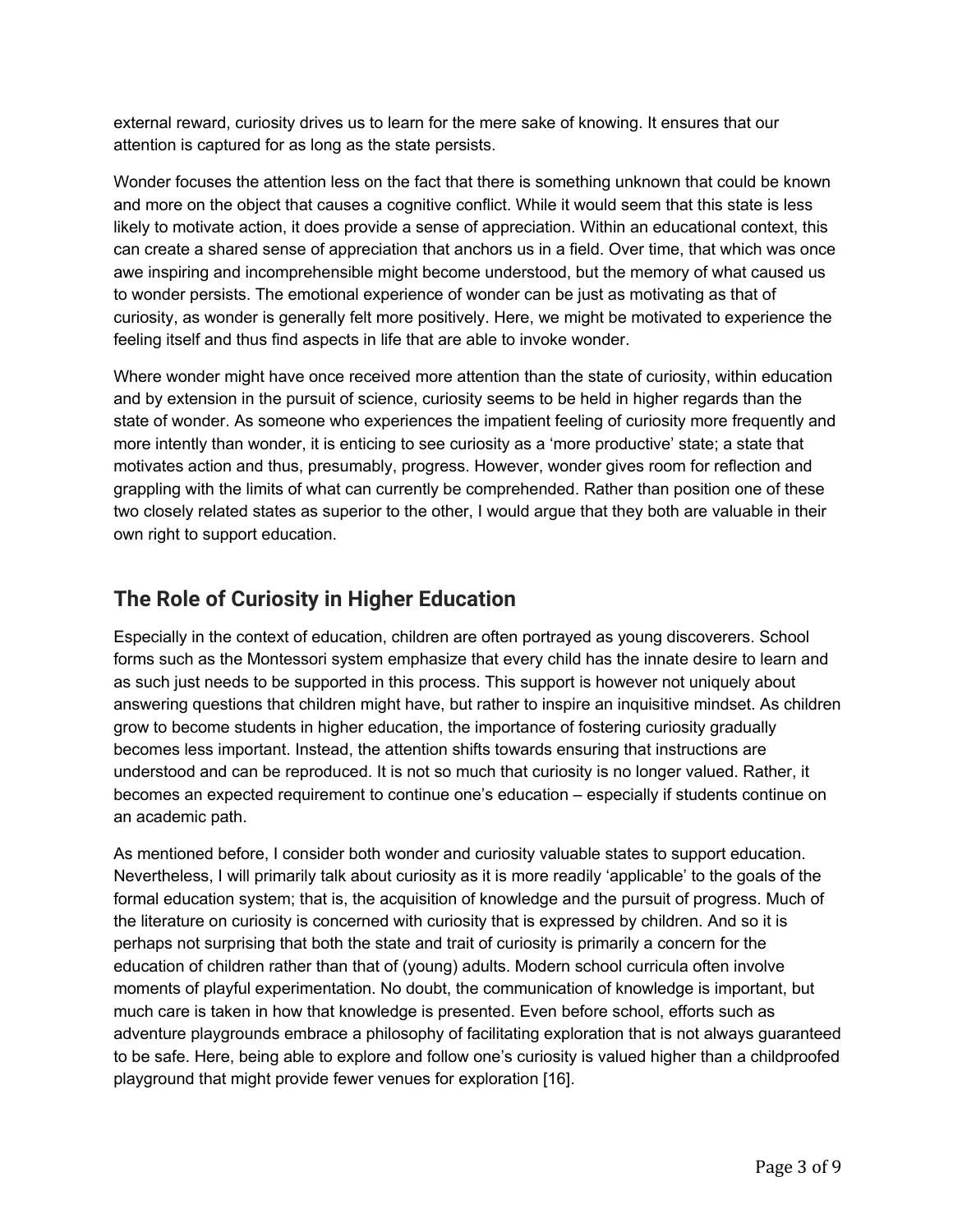As children become older and move towards higher education, the active facilitation of curiosity gradually subsides. Whether or not this makes sense, depends largely on what one believes to be role of academic institutions. If the primary role of higher education is to verify that certain skills can be executed and that certain knowledge has been retained, then this shift seems appropriate. If, however, higher education seeks to motivate the development of new knowledge, it stands to reason that curiosity is just as valuable as validating existing knowledge, if not more so. Considering that knowledge if increasingly created in a digital form, access to it tends to get easier too. It is difficult to make the same point about curiosity; it is not clear if any recent efforts have made the development of curiosity any easier than in the past. Therefore, curiosity especially could benefit from becoming a more integral component of course design.

Turning the attention to fostering curiosity in higher education and beyond should not be construed as an attack on the value of applying skills and learning, but rather an effort of introducing balance in institutions that currently lack it. Here, the challenge is in finding ways in which this can be achieved.

# **Design Through Perspective Taking**

Up to this point, I have written about why wonder and curiosity are valuable states in education and that their current roles take a backseat to the acquisition of measurable knowledge and practical skills. That still leaves a big topic unaddressed: how can wonder and curiosity take on a stronger role in formal education? It is good and well to argue for the importance of these states, but is it nothing more than an academic exercise in appreciating the disposition of some students to engage in a subject matter in a proactive way?

Ideally not. Just as we consider how knowledge can be communicated in an effective way, so too should we look upon fostering wonder and curiosity. This means to explore approaches to teaching that can create a stimulating atmosphere in which these states can occur. This, I argue, is largely a design problem, and thus benefits from domain knowledge coming from fields that involve design thinking. My thoughts on design are primarily inspired by my work as video game designer. In game design, much of the work lays in anticipating the thoughts and actions of players. Such an anticipation is necessarily only an approximation and requires frequent adjustments through iterative testing sessions. Nevertheless, a starting point must be made so that something can be tested in the first place. That starting point is a mental model of what a player might want to do at any given point in time within a designed game. And not just an individual player, but different kinds of players reacting to a wide variety of situations that a game can present. Constructing this mental model is, at its core, an exercise in perspective taking. By assuming the emotional state of a would-be player, the designer is more likely to make decisions that support the intended gameplay experience.

In many ways, best practices for teaching reflect what designers do when they create game experiences. Video games frequently introduce new game mechanics, which are actions that can be taken within the game under certain circumstances and to which the game system responds to. Such game mechanics need to be introduced to players in a way that does not overwhelm them. Players receive new information in a similar fashion as is done in education. Information is scaffolded, and is then tested in a variety of applicable, but not identical scenarios. At first, such a test might be constructed to be so obvious that its only function is to ensure that information was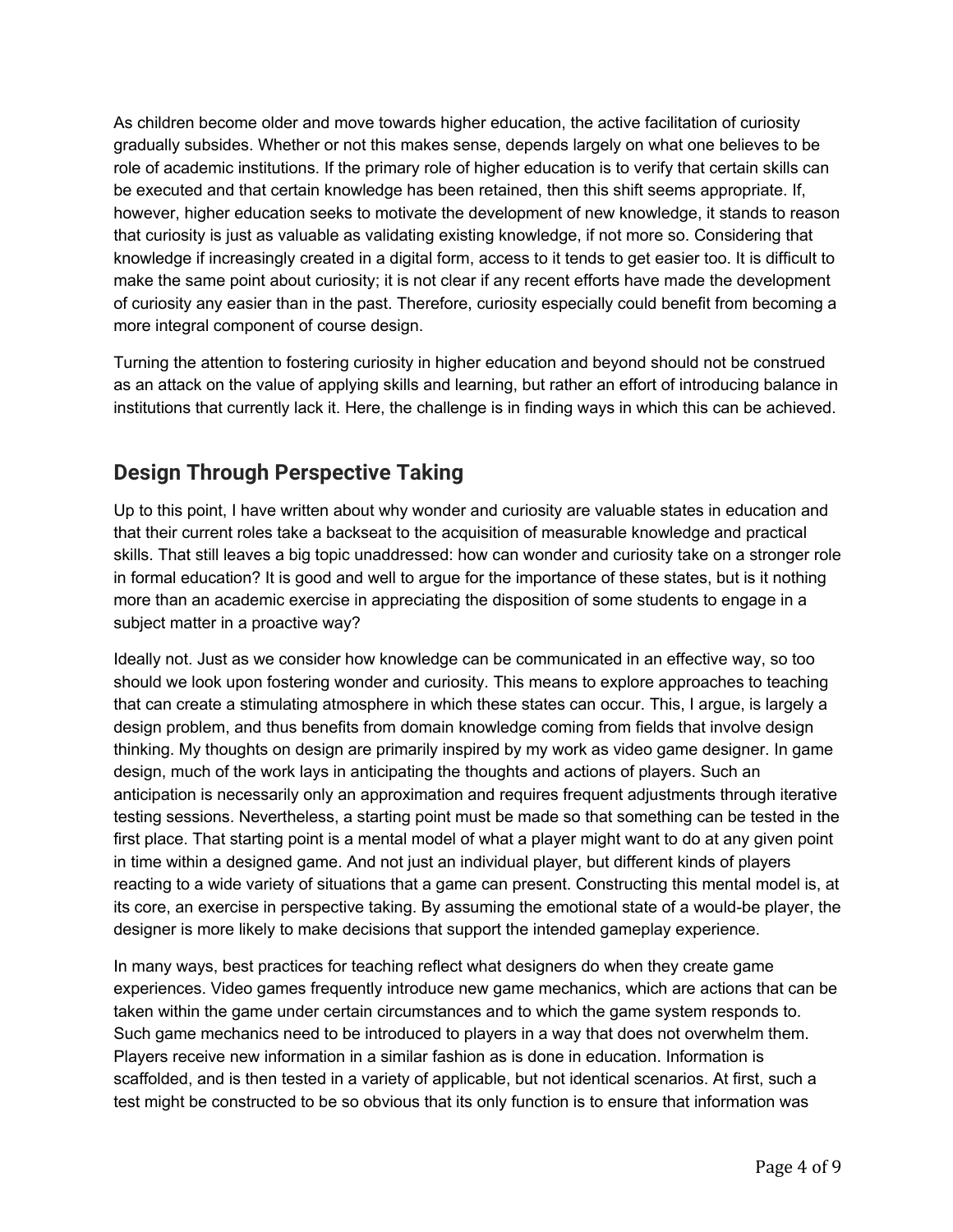conveyed successfully. A game might introduce the ability to jump through the press of a button, and then simply ask the player to jump, thus confirming that the player has understood the information. This is often followed by situations in which a player is not told outright what to do in order to progress. Jumping simply happens to be part of a the skillset that a player can use, and the current obstacle requires the player to do so. But it is up to the player to figure out what to do.

This example is of course rather simple, but it is a situation that requires designers to predict how a player will deal with uncertainty in a situation. Adding a visual prompt for when to jump removes all uncertainty, but also means that taking the action has less of a chance of invoking a feeling of accomplishment. The player was not able to apply learned knowledge. He or she was simply told what to do and was able to carry out an instruction correctly. On the other hand, too much uncertainty increases the chance that a lot of actions will be taken, with none of them leading to the desired outcome. In game terms, and in the case of this example, it means to visually emphasize what can be overcome by jumping. Obstacles that cannot be jumped over are thus made taller or otherwise indicate that jumping is likely not going to work.

Structuring lectures and education material could follow a similar pattern. Each lecture can be seen through the lens of creating an experience; a path to the content that we want to teach. Designing for such an experience starts with gaining an understanding of the possible motivations that exist for students to take a course. Some students might already be interested in the content that will be taught. They might come with preexisting knowledge and look for more in-depth content. Their motivations might be pragmatic in nature, opting to delve into a subject because of what it might enable them to do in their career. They might also simply have to follow a course as part of a larger study programme. Intuitively, we can presume that varying motivations have an impact on the curiosity that students feel for a course. Such variations need to be taken into consideration when designing the paths that students can take. Indeed this means that educators should not think in terms of creating a single, ideal path, but instead develop several likely paths that students can follow. This approach is, again, mirrored in design in general and video game design in particular. Design can be opinionated, but it has to account for different users and guide them appropriately.

Next to understanding the motivations for partaking in a course, educators need to take the level of familiarity and experience with a topic into account. Even the highest level of enthusiasm can be dulled by confronting students with seemingly insurmountably high obstacles. Likewise, presenting students with negligible challenges can also hamper curiosity, as students might find few opportunities for new information. Finding the right level of difficulty is already a common concern for educators, and is one that teaching methods such as scaffolding seek to address. However, it is important to frame this approach in regards to individual students, or at least the mental model that is formed about students. What information is a student with a certain background likely going to have? What preconceptions might such a student have that will need to be addressed? Such questions do not solely point to a single, increasingly more challenging path, but rather different paths that benefit from distinctive scaffolds.

Another aspect that needs to be taken into consideration is the likely state of mind of a student. This impacts both the *tone* of a designed learning path as well as the *amount of uncertainty* it presents at a given time. Just as video games are designed to alternate between moments of intensity and moments of calmness, a path for education purposes must be mindful of how much uncertainty a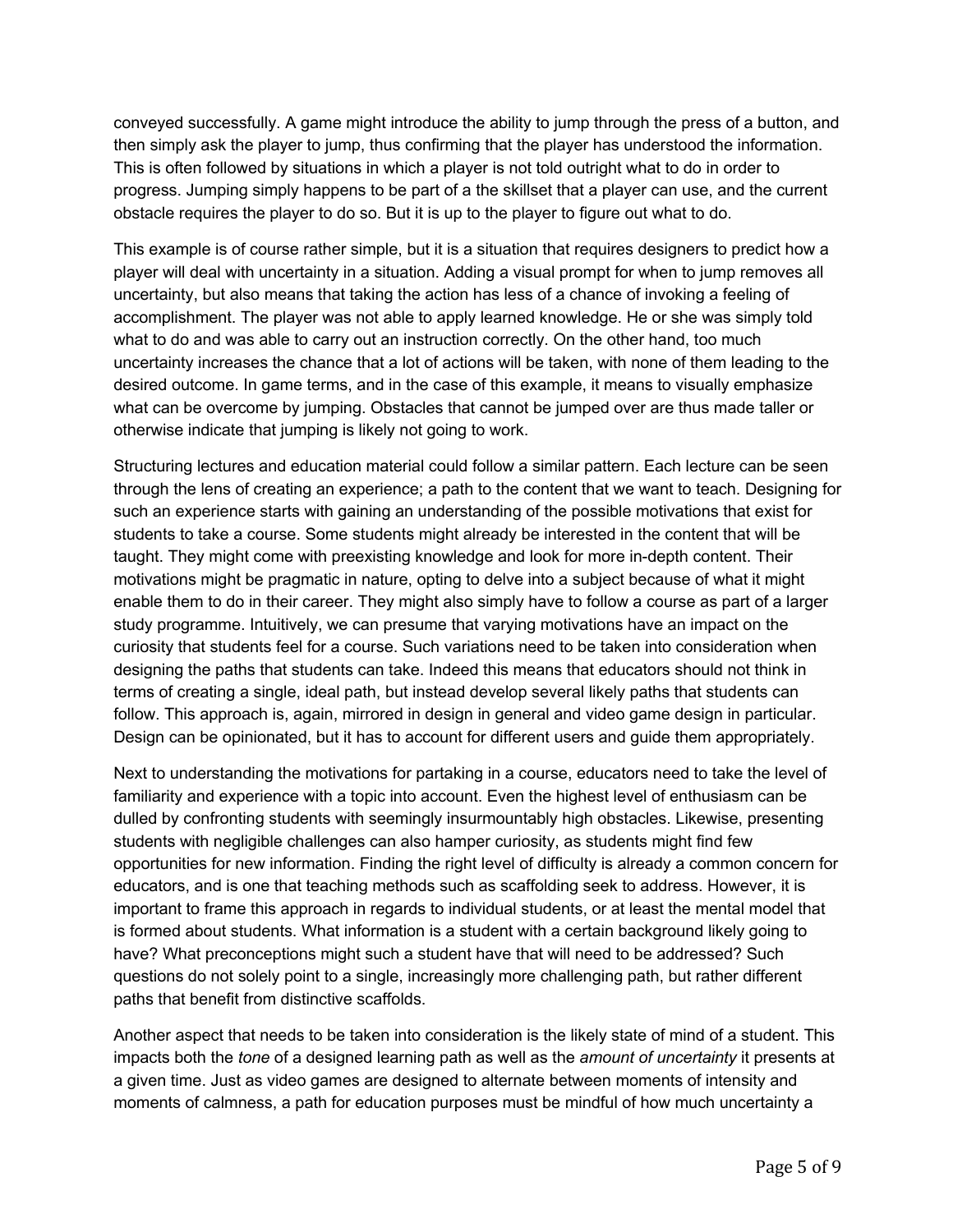student is able to deal with. Rather than striving for a constant, optimum level, lectures can be designed to feature more challenging moments that are followed by more light or playful times. Tone, on the other hand, should be more consistent, representing the framing of an educational path. This gives students a sense of stability that persists even when confronted with new topics and challenges. As an example, a course that asks students to independently create professional output might emphasize the need for rules and procedures that are found in the respective field. This might present students with a rather serious tone. Regardless of what tone is ultimately chosen, it is important that it remains consistent, as it allows students to know what kind of course they are following.

This ties into the next aspect: presenting students with a safe environment for potential failure. Curiosity and wonder are states that cannot arise in moments in which we feel unsafe. Even if curiosity involves uncertain elements, it ceases if uncertainty becomes overbearing. While it might not be impossible, it is a tall order to expect curious engagement from students when they are more concerned with how a potential lack of success might impact their future. That does not mean that a course designed for curiosity cannot challenge students, or indeed measure their performance. Rather, it means to provide sufficient space and time for experimentation in which failure is an option, or rather, an investment. A consistent tone is part of what creates a safe space, simply because it represents a point of stability. Other efforts include clarifications regarding expectations, availability of materials, and similar assurances. In doing so, students are more likely to gain the necessary 'space' for expressing curiosity, and ideally, take self-initiated epistemic excursions into a given subject matter.

All of what has been discussed so far focuses on understanding the individual, his or her needs, and on creating an environment that makes curiosity more likely. However, the presented content itself is certainly also of importance. As mentioned before, scaffolding is a useful education method that is also crucial for invoking curiosity. At the same time, there is benefit in taking the time to present 'outof-reach' content. With this, I mean information that is either difficult to fully understand for students or even difficult to comprehend by scholars in a given field. The goal here is not to present such content as something that must be mastered, but rather to hint at tall peaks along a student's academic path. Especially for information that will eventually be understood, this allows students to first experience a sense of wonder for how something could possibly be known or achieved, only to go on and transform wonder into accomplishment.

In summary, invoking curiosity in students benefits from taking on the mindset of a designer and requires perspective taking to create an effective experience. The creation of a curiosity-promoting experience requires:

- 1. Gaining an understanding for what motivates students to partake in a course.
- 2. Gaining an understanding of what knowledge students have already.
- 3. Taking a student's state of mind into account.
- 4. Providing an environment that allows for safe failure.
- 5. Presenting out-of-reach information to inspire a sense of wonder.

Neither this summary, nor the article that it is part of, should be understood as a comprehensive analysis of what invokes curiosity in education. Rather, I present these points as important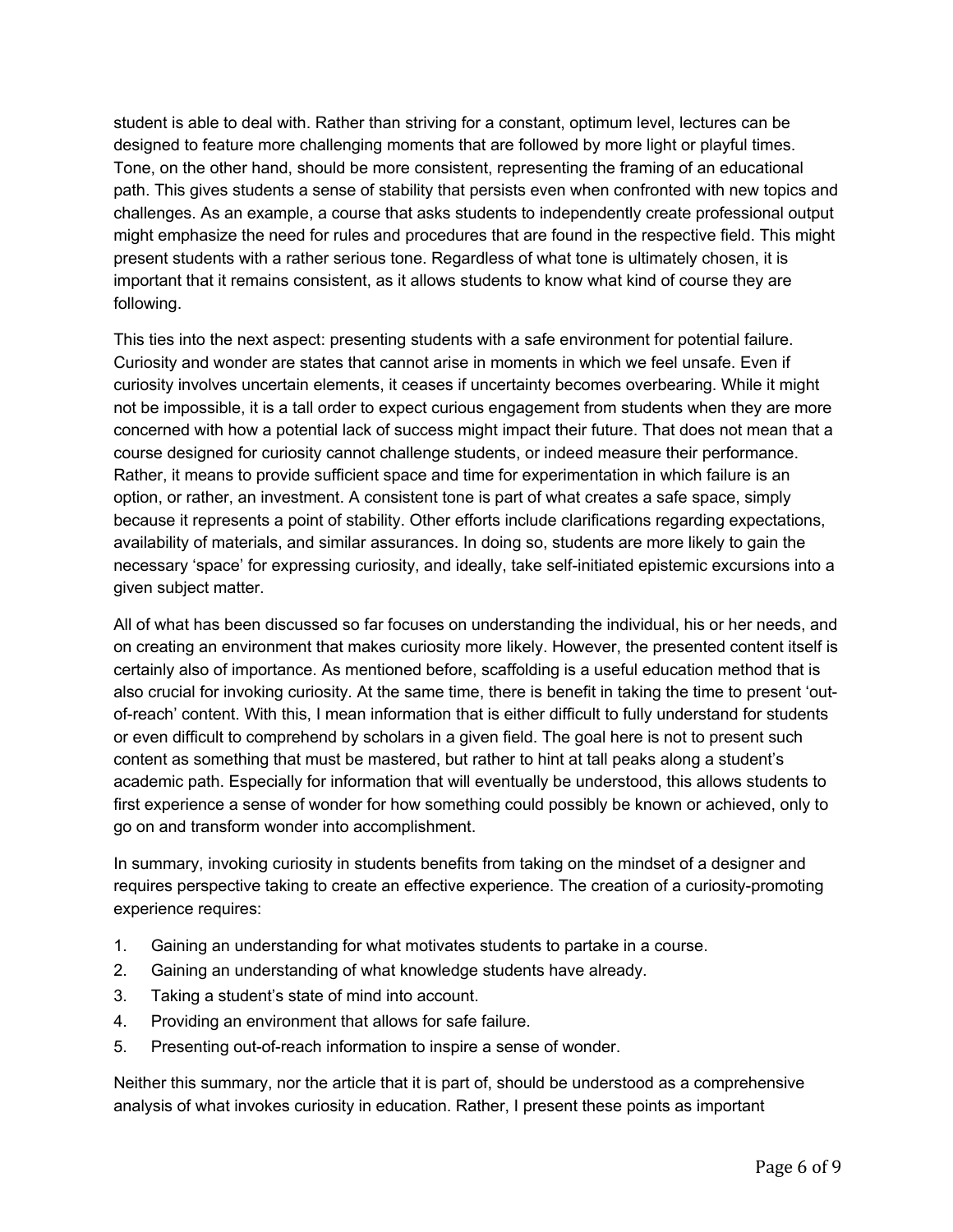ingredients. Perspective taking requires educators to be curious in the situation and mindset of their students. Articles such as this one can only provide support in thinking of effective teaching approaches. They cannot act as reliable guidelines that will yield a predefined outcome. Gaining an understanding of students requires frequent interaction and observation.

In the realm of video game design this is most comparable to testing game players. In any area of design, however, there comes a moment in which the intention of the designer is tested by the reality of how their intentions are received by their users. Ideally, this creates a feedback loop in which designers take the response of users into account for further development. Educators should operate in a similar fashion. Taking the perspective of students into account is not an action that can be done once and then provides the results to develop a course. Rather, it is an iterative process that starts anew again and again. This is a necessary process, as neither curiosity nor wonder is a permanent state. Especially if we want to create the circumstances that make their occurrence more likely, we need to accept that these circumstances change.

# **Evaluation and Challenges**

Before I conclude this article, I want to talk about the need for validation and evaluation. What has been presented so far is best understood as an aspirational position on how curiosity and wonder could and should be made part of higher education. Ultimately, however, the merit of this position will need to be evaluated by other researchers and educators. Arguing for perspective taking is certainly easier than outlining extensive guidelines that ensure the effective design of an educational path.

While the creation of such guidelines is arguably difficult, it is necessary to reflect on the impact that designing for curiosity has on students. Such guidelines will also need to take other factors into consideration, such as the amount of time and effort it requires from educators. What works in a class of 30 students will need considerable modification to work in a class of 130 students.

The central argument remains that perspective taking is a required skill to design for curiosity and wonder. That does not mean that the situation of each and every individual student must be considered, but rather that educators should at least attempt to consider the perspective of some. In this case, the challenge of scale becomes less about having to understand each and every student, but instead take into account how a large student body might change the experience for any (rather than a particular) individual student.

#### **Final Words**

Curiosity is an essential factor of human life, as it drives us to ever pursue new accomplishments and achievements. However, as students grow older less room is being made for the curious mind, Instead, education focuses on distilling set knowledge into students' minds that should be reproduced accurately on tests. For various reasons, e.g. the changing requirements of workers with technological developments, it is essential that curiosity does not reduce with age, and is instead interwoven within the fabric of higher education.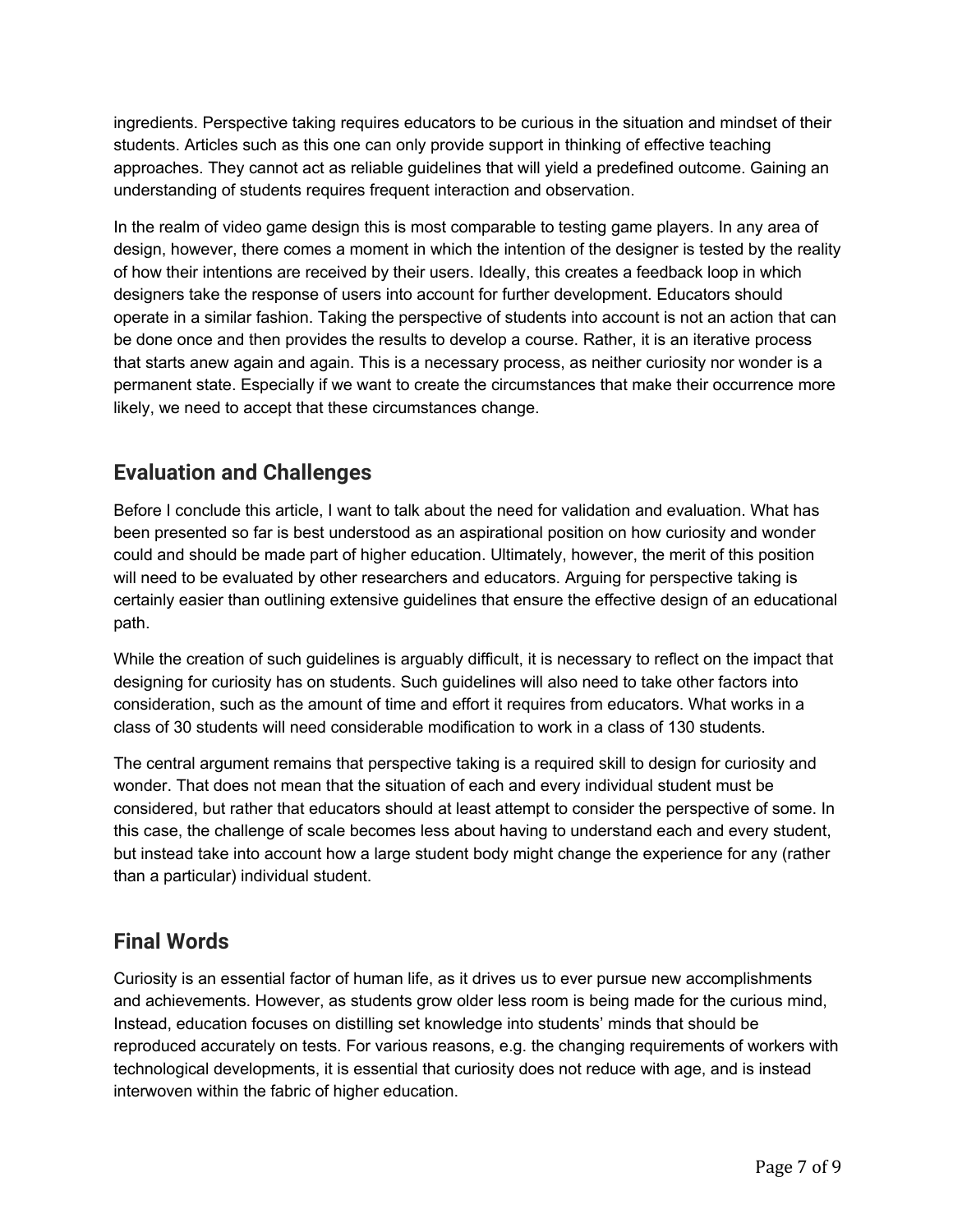In this article, I outlined a possible way of integrating curiosity in the higher education classroom. By iterating and evaluating course material based on the ever evolving mental model of students, we can design opportunity for wonder and curiosity. In this sense, the goal for students is not limited to accurately reproducing or applying existing knowledge, but to achieve an inquisitive mind that is intrinsically motivated to pursue new knowledge. Doing so requires to take into consideration the different backgrounds and motivations of students, provide a safe space for failure, and presenting out of reach information.

It stands to reason that the points outlined in this article require implementation and validation to assess their worth to students. Similarly, one challenge to implementing them is increased effort on behalf of educators. However, I argue that while neither curiosity nor wonder can ever be guaranteed reactions, educators should stay committed to actively invoking them. In doing so, they will give their students the necessary tools to seek out learning material well beyond the classroom.

#### **References**

[1] Dewey, J. 1910. *How we think*. D C Heath.

[2] Engel, S. 2011. Children's Need to Know: Curiosity in Schools. *Harvard Educational Review.* 81, 4 (Dec. 2011), 625-645. DOI:https://doi.org/10.17763/haer.81.4.h054131316473115.

[3] Gopnik, A. et al. 2001. *The scientist in the crib: what early learning tells us about the mind*. Harper.

[4] Grossnickle, E.M. 2016. Disentangling Curiosity: Dimensionality, Definitions, and Distinctions From Interest in Educational Contexts. *Educational Psychology Review*. 28, 1  $(2016)$ , 23-60.

[5] Guthrie, C. 2009. I'm Curious: Can We Teach Curiosity? *Rethinking Negotiation Teaching: Innovations for Context and Culture.* (2009), 63-70.

[6] Inan, I. 2013. *The Philosophy of Curiosity*. Routledge.

[7] Jaber, L.Z. et al. 2018. Cultivating epistemic empathy in preservice teacher education. *Teaching and Teacher Education*. 72, (May 2018), 13–23. DOI:https://doi.org/10.1016/j.tate.2018.02.009.

[8] Korunka, C. and Kubicek, B. eds. 2017. *Job demands in a changing world of work: impact* on workers' health and performance and *implications* for research and practice. Springer International Publishing.

[9] Litman, J. 2008. Interest and deprivation factors of epistemic curiosity. *Personality and Individual Differences*. 44, 7 (May 2008), 1585–1595. DOI:https://doi.org/10.1016/j.paid.2008.01.014.

[10] Litman, J.A. 2010. Relationships between measures of I- and D-type curiosity, ambiguity tolerance, and need for closure: An initial test of the wanting-liking model of